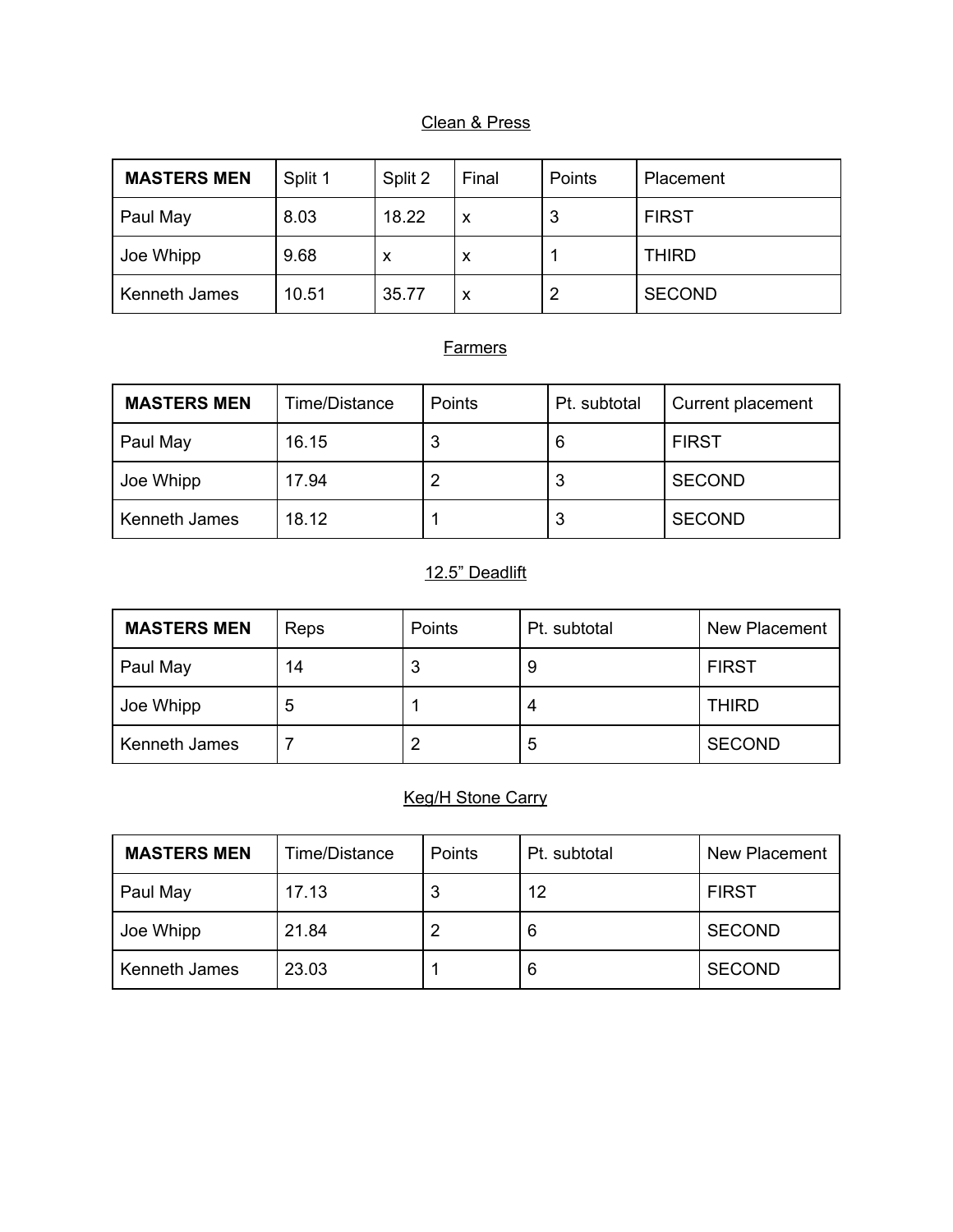| <b>MASTERS MEN</b> | Reps | Points | <b>TOTAL POINTS</b> | <b>FINAL PLACEMENT</b> |
|--------------------|------|--------|---------------------|------------------------|
| Paul May           |      |        | 13                  | <b>FIRST</b>           |
| Joe Whipp          | 10   | 3      | 9                   | <b>SECOND</b>          |
| Kenneth James      | 5    | ົ      | 8                   | <b>THIRD</b>           |

## Clean & Press

| <b>NOVICE WOMEN</b>  | Split 1 | Split 2 | Final                     | Points         | Placement      |
|----------------------|---------|---------|---------------------------|----------------|----------------|
| Sam McGovern         | 10.21   | 17.1    | 25.57                     | 6              | <b>SECOND</b>  |
| Elizabeth Cartwright | 9.91    | 14.14   | 20.52                     | $\overline{7}$ | <b>FIRST</b>   |
| Olivia De La Pena    | 11.76   | 24.38   | 43.51                     | $\overline{2}$ | <b>SIXTH</b>   |
| Dazzlin Slaughter    | 12.45   | X       | $\boldsymbol{\mathsf{x}}$ | 1              | <b>SEVENTH</b> |
| Dana Slone           | 6.76    | 17.85   | 26.81                     | 4              | <b>FOURTH</b>  |
| Karen Ward           | 11.04   | 18.45   | 29.85                     | 3              | <b>FIFTH</b>   |
| Christina Lee        | 5.79    | 14.61   | 26.64                     | 5              | <b>THIRD</b>   |
|                      |         |         |                           |                |                |

| <b>NOVICE WOMEN</b>  | Time/Distance | <b>Points</b>  | Pt. subtotal | New Placement |
|----------------------|---------------|----------------|--------------|---------------|
| Sam McGovern         | 16.47         | 6              | 12           | <b>SECOND</b> |
| Elizabeth Cartwright | 16.03         | 7              | 14           | <b>FIRST</b>  |
| Olivia De La Pena    | 22.47         |                | 3            | <b>FIFTH</b>  |
| Dazzlin Slaughter    | 21.34         | $\overline{2}$ | 3            | <b>FIFTH</b>  |
| Dana Slone           | 18.25         | 3              |              | <b>FOURTH</b> |
| Karen Ward           | 17.00         | 4              | 7            | <b>FOURTH</b> |
| Christina Lee        | 16.65         | 5              | 10           | <b>THIRD</b>  |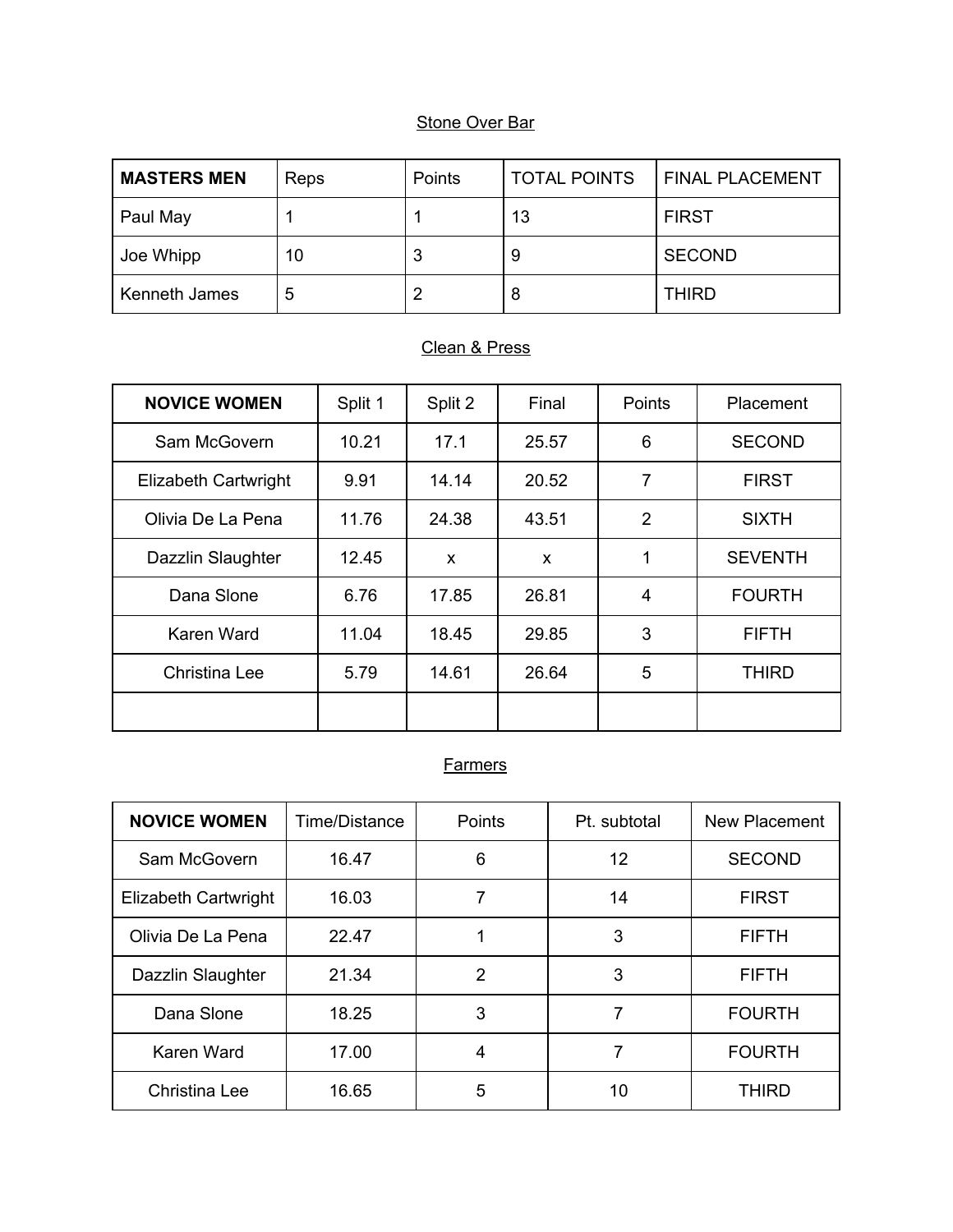### 12.5" Deadlift

| <b>NOVICE WOMEN</b>  | Reps | Points | Pt. subtotal | <b>New Placement</b> |
|----------------------|------|--------|--------------|----------------------|
| Sam McGovern         | 16   | 5      | 17           | <b>SECOND</b>        |
| Elizabeth Cartwright | 21   | 7      | 21           | <b>FIRST</b>         |
| Olivia De La Pena    | 11   | 3.5    | 6.5          | <b>SIXTH</b>         |
| Dazzlin Slaughter    | 1    | 1      | 4            | <b>SEVENTH</b>       |
| Dana Slone           | 3    | 2      | 9            | <b>FIFTH</b>         |
| Karen Ward           | 13   | 6      | 13           | <b>FOURTH</b>        |
| Christina Lee        | 11   | 3.5    | 13.5         | <b>THIRD</b>         |
|                      |      |        |              |                      |

# Keg/H Stone Carry

| <b>NOVICE WOMEN</b>  | Time/Distance | Points         | Pt. subtotal | New Placement  |
|----------------------|---------------|----------------|--------------|----------------|
| Sam McGovern         | 24.5          | 3              | 20           | <b>SECOND</b>  |
| Elizabeth Cartwright | 19.47         | 7              | 28           | <b>FIRST</b>   |
| Olivia De La Pena    | 29.91         | $\overline{2}$ | 8.5          | <b>SEVENTH</b> |
| Dazzlin Slaughter    | 22.31         | 5              | 9            | <b>SIXTH</b>   |
| Dana Slone           | 31.97         | 1              | 10           | <b>FIFTH</b>   |
| Karen Ward           | 23.22         | 4              | 17           | <b>FOURTH</b>  |
| Christina Lee        | 20.00         | 6              | 19.5         | <b>THIRD</b>   |
|                      |               |                |              |                |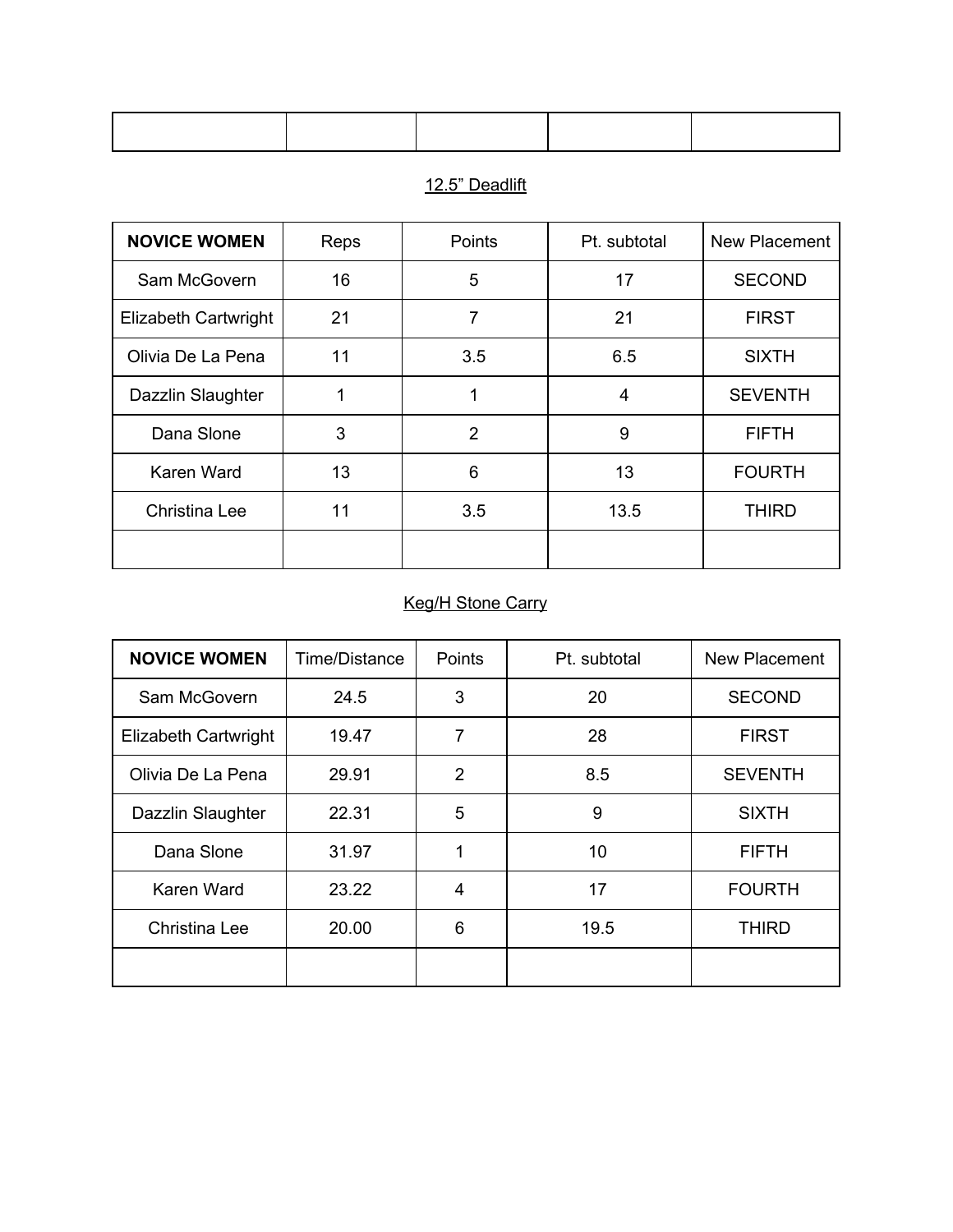| <b>NOVICE WOMEN</b>  | Reps | Points         | <b>TOTAL POINTS</b> | <b>FINAL PLACEMENT</b> |
|----------------------|------|----------------|---------------------|------------------------|
| Sam McGovern         | 10   | 3.5            | 23.5                | <b>THIRD</b>           |
| Elizabeth Cartwright | 15   | $\overline{7}$ | 35                  | <b>FIRST</b>           |
| Olivia De La Pena    | 7    | 1              | 9.5                 | <b>SEVENTH</b>         |
| Dazzlin Slaughter    | 10   | 3.5            | 12.5                | <b>FIFTH</b>           |
| Dana Slone           | 8    | 2              | 12                  | <b>SIXTH</b>           |
| Karen Ward           | 14   | 6              | 23                  | <b>FOURTH</b>          |
| Christina Lee        | 12   | 5              | 24.5                | <b>SECOND</b>          |
|                      |      |                |                     |                        |

## Clean & Press

| <b>NOVICE MEN</b>     | Split 1 | Split 2      | Final                     | Points         | Placement      |
|-----------------------|---------|--------------|---------------------------|----------------|----------------|
| Lloyd Simms           | 7.19    | $\mathsf{x}$ | X                         | 1              | <b>NINTH</b>   |
| <b>Kerry Rossell</b>  | 8.28    | 24.99        | 57.01                     | 3              | <b>SEVENTH</b> |
| Ryan Lu               | 7.08    | 14.97        | 28.33                     | 6              | <b>FOURTH</b>  |
| Paul K.               | 12.46   | 26.46        | 43.26                     | 5              | <b>FIFTH</b>   |
| <b>Brendon Poston</b> | 14.76   | 32.91        | 46.96                     | 4              | <b>SIXTH</b>   |
| Ryan Jernigan         | 7.21    | 16.81        | 24.15                     | 7              | <b>THIRD</b>   |
| Mark Magestro         | 9.66    | 14.27        | 21.45                     | 8              | <b>SECOND</b>  |
| Ziyad Mutawy          | 12.5    | 29.41        | $\boldsymbol{\mathsf{x}}$ | $\overline{2}$ | <b>EIGHTH</b>  |
| <b>Paul Sheffield</b> | 5.88    | 12.07        | 19.76                     | 9              | <b>FIRST</b>   |

| <b>NOVICE MEN</b> | Time/Distance | Points | Pt. subtotal | Current placement |
|-------------------|---------------|--------|--------------|-------------------|
| Lloyd Simms       | 26.46         |        |              | <b>SEVENTH</b>    |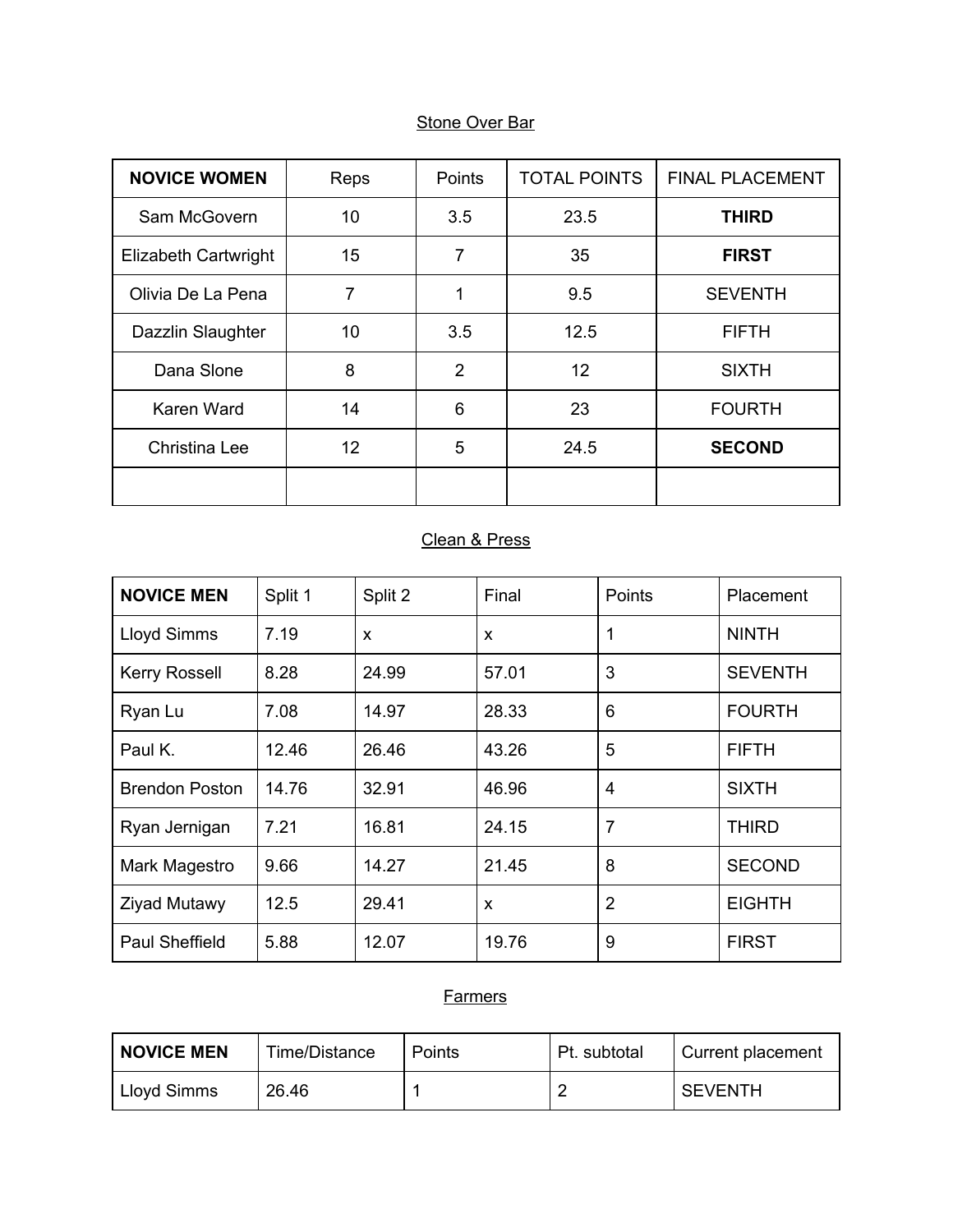| Kerry Rossell         | 16.14 | 7 | 10 | <b>THIRD</b>  |
|-----------------------|-------|---|----|---------------|
| Ryan Lu               | 20.16 | 4 | 10 | <b>THIRD</b>  |
| Paul K.               | 25.4  | 3 | 8  | <b>FOURTH</b> |
| <b>Brendon Poston</b> | 25.75 | 2 | 6  | <b>SIXTH</b>  |
| Ryan Jernigan         | 17.5  | 6 | 13 | <b>SECOND</b> |
| Mark Magestro         | 12.43 | 9 | 17 | <b>FIRST</b>  |
| <b>Ziyad Mutawy</b>   | 17.9  | 5 | 7  | <b>FIFTH</b>  |
| <b>Paul Sheffield</b> | 13.4  | 8 | 17 | <b>FIRST</b>  |

### 12,5" Deadlift

| <b>NOVICE MEN</b>     | Reps           | <b>Points</b>  | Pt. subtotal | Current placement |
|-----------------------|----------------|----------------|--------------|-------------------|
| Lloyd Simms           | $\overline{7}$ | 4              | 6            | <b>EIGHTH</b>     |
| <b>Kerry Rossell</b>  | 8              | 5              | 15           | <b>FOURTH</b>     |
| Ryan Lu               | 10             | 7              | 17           | <b>SECOND</b>     |
| Paul K.               | 0              | 0              | 8            | <b>SEVENTH</b>    |
| <b>Brendon Poston</b> | 9              | 6              | 12           | <b>FIFTH</b>      |
| Ryan Jernigan         | 5              | 3              | 16           | <b>THIRD</b>      |
| Mark Magestro         | 12             | 8.5            | 25.5         | <b>FIRST</b>      |
| <b>Ziyad Mutawy</b>   | $\overline{2}$ | $\overline{2}$ | 9            | <b>SIXTH</b>      |
| <b>Paul Sheffield</b> | 12             | 8.5            | 25.5         | <b>FIRST</b>      |

### Keg/H stone carry

| <b>NOVICE MEN</b>    | Time/Distance | Points | Pt. subtotal | Current placement |
|----------------------|---------------|--------|--------------|-------------------|
| Lloyd Simms          | 40.15         |        |              | <b>NINTH</b>      |
| <b>Kerry Rossell</b> | 22.13         |        | 19           | <b>FIFTH</b>      |
| Ryan Lu              | 19.00         | 8      | 25           | <b>THIRD</b>      |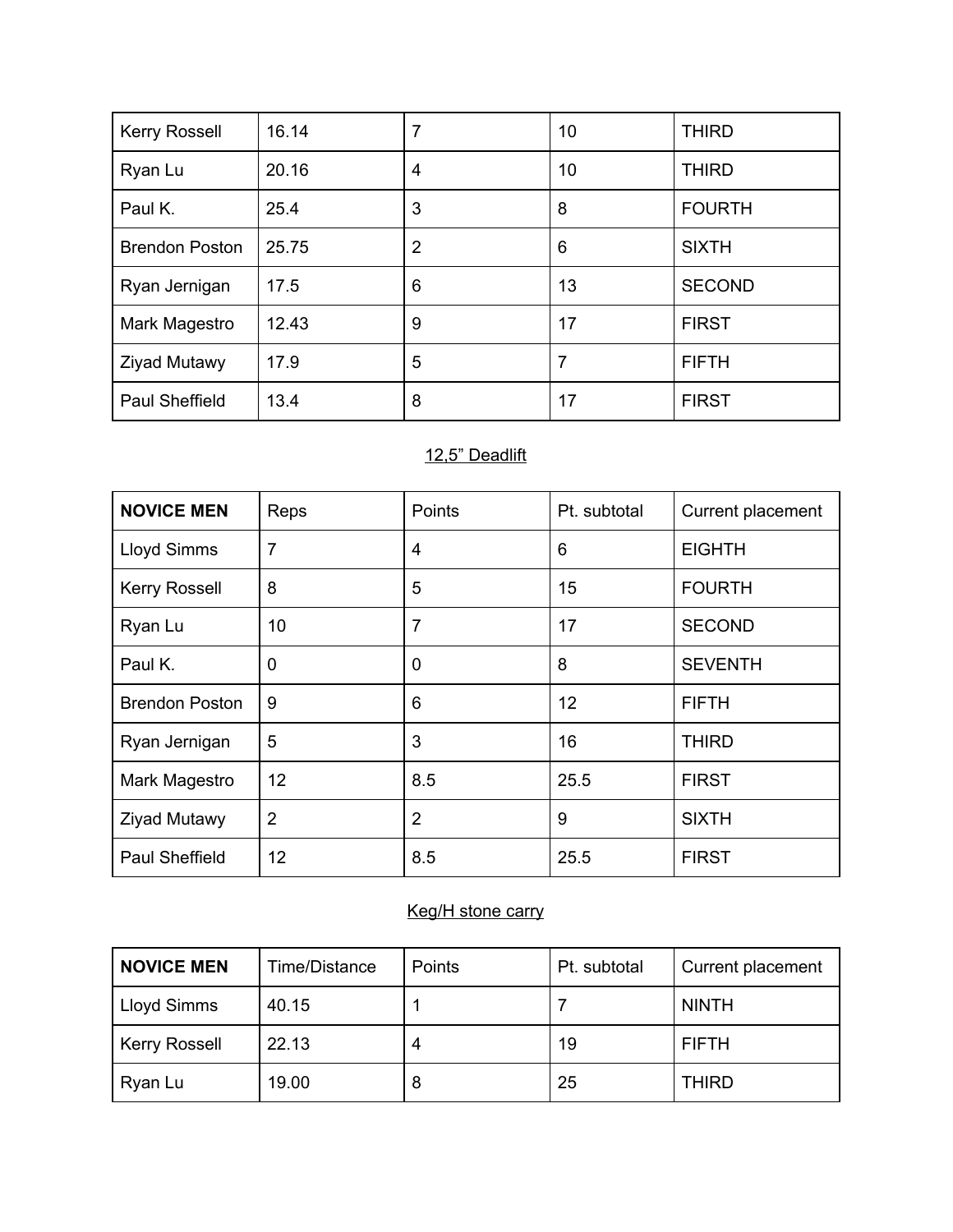| Paul K.               | 24.38 | 2 | 10   | <b>EIGHTH</b>  |
|-----------------------|-------|---|------|----------------|
| <b>Brendon Poston</b> | 21.26 | 5 | 17   | <b>SIXTH</b>   |
| Ryan Jernigan         | 19.64 |   | 23   | <b>FOURTH</b>  |
| Mark Magestro         | 18.02 | 9 | 34.5 | <b>FIRST</b>   |
| <b>Ziyad Mutawy</b>   | 23.44 | 3 | 12   | <b>SEVENTH</b> |
| Paul Sheffield        | 20.62 | 6 | 31.5 | <b>SECOND</b>  |

| <b>NOVICE MEN</b>     | Reps                    | Points | <b>FINAL POINTS</b> | <b>FINAL PLACEMENT</b> |
|-----------------------|-------------------------|--------|---------------------|------------------------|
| <b>Lloyd Simms</b>    | $\overline{4}$          | 1.5    | 8.5                 | <b>EIGHTH</b>          |
| <b>Kerry Rossell</b>  | $\overline{\mathbf{4}}$ | 1.5    | 20.5                | <b>FIFTH</b>           |
| Ryan Lu               | 5                       | 3.5    | 28.5                | <b>FOURTH</b>          |
| Paul K.               | 6                       | 5.5    | 15.5                | <b>SEVENTH</b>         |
| <b>Brendon Poston</b> | 5                       | 3.5    | 20.5                | <b>FIFTH</b>           |
| Ryan Jernigan         | $\overline{7}$          | 7.5    | 30.5                | <b>THIRD</b>           |
| Mark Magestro         | $\overline{7}$          | 7.5    | 42                  | <b>FIRST</b>           |
| <b>Ziyad Mutawy</b>   | 6                       | 5.5    | 17.5                | <b>SIXTH</b>           |
| Paul Sheffield        | 9                       | 9      | 40.5                | <b>SECOND</b>          |

# Clean & Press

| <b>LW OPEN MEN</b>  | Split 1    | Split 2 | Final | Points | Placement     |
|---------------------|------------|---------|-------|--------|---------------|
| <b>Billy Rohrer</b> | 0          | 0       | 0     | 0      | <b>FOURTH</b> |
| Christos M.         | 9.16       | X       | X     | 3      | <b>THIRD</b>  |
| Jake Fisher         | 6.08       | 14.58   | 25.44 | 5      | <b>FIRST</b>  |
| Jake Cannaday       | 6.25       | 15.88   | 29.12 | 4      | <b>SECOND</b> |
| <b>Sam Stokes</b>   | 0 (injury) | X       | X     | 0      | <b>FOURTH</b> |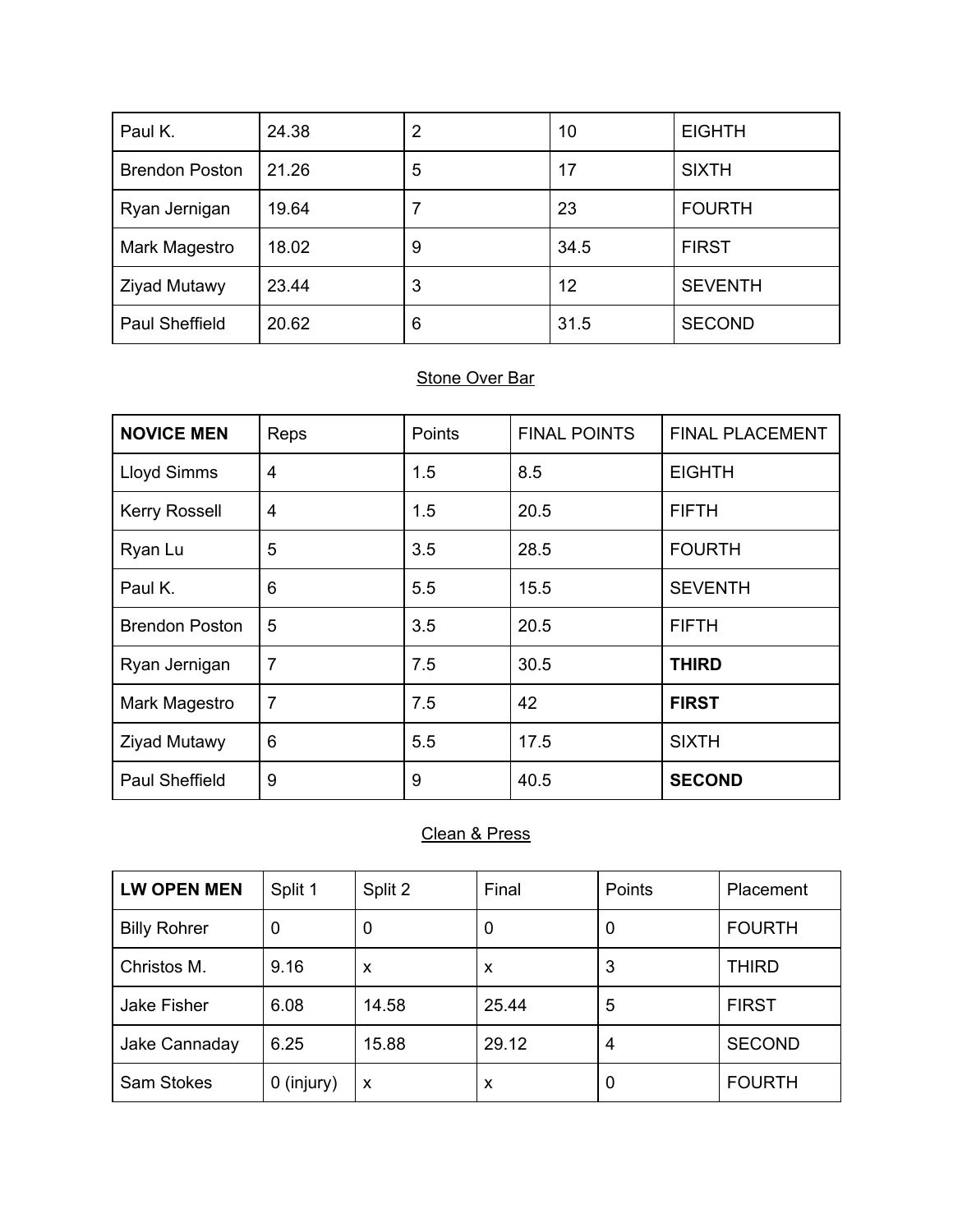#### **Farmers**

| <b>LW OPEN MEN</b>  | Time/Distance | <b>Points</b> | Pt. subtotal | Current placement |  |
|---------------------|---------------|---------------|--------------|-------------------|--|
| <b>Billy Rohrer</b> | 11'9"         | 2             | 2            | <b>THIRD</b>      |  |
| Christos M.         | 35' 4"        | 3             | 6            | <b>SECOND</b>     |  |
| Jake Fisher         | 42.45         | 4             | 9            | <b>FIRST</b>      |  |
| Jake Cannaday       | 21.16         | 5             | 9            | <b>FIRST</b>      |  |
| <b>Sam Stokes</b>   | (injury)      | 0             | 0            | <b>FOURTH</b>     |  |

# 12" Deadlift

| <b>LW OPEN MEN</b>  | Reps     | Points | Pt. subtotal | Current placement |
|---------------------|----------|--------|--------------|-------------------|
| <b>Billy Rohrer</b> |          | 3      | 5            | <b>FOURTH</b>     |
| Christos M.         | 0        | O      | 6            | <b>THIRD</b>      |
| Jake Fisher         | 14       | 5      | 14           | <b>FIRST</b>      |
| Jake Cannaday       | 2        | 4      | 13           | <b>SECOND</b>     |
| <b>Sam Stokes</b>   | (injury) | 0      | 0            | <b>FIFTH</b>      |

## Keg/H Stone Carry

| <b>LW OPEN MEN</b>  | Time/Distance | <b>Points</b> | Pt. subtotal | Current placement |
|---------------------|---------------|---------------|--------------|-------------------|
| <b>Billy Rohrer</b> | 22.46         | 2             | 7            | <b>THIRD</b>      |
| Christos M.         | 21.51         | 3             | 9            | <b>SECOND</b>     |
| Jake Fisher         | 19.25         | 4             | 18           | <b>FIRST</b>      |
| Jake Cannaday       | 18.33         | 5             | 18           | <b>FIRST</b>      |
| <b>Sam Stokes</b>   | (injury)      | 0             | 0            | <b>FOURTH</b>     |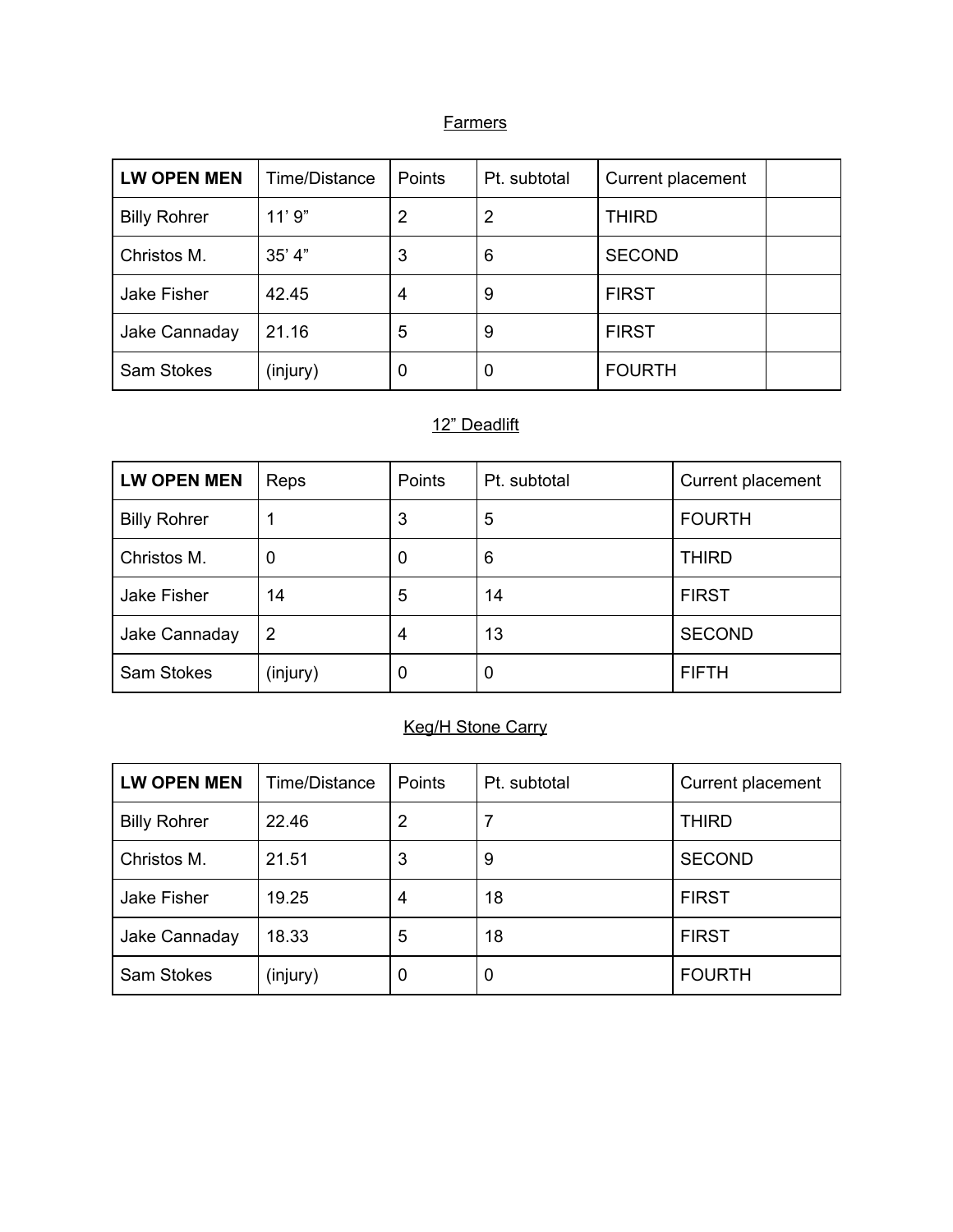| <b>LW OPEN MEN</b>  | Reps             | Points | <b>TOTAL POINTS</b> | <b>FINAL PLACEMENT</b> |
|---------------------|------------------|--------|---------------------|------------------------|
| <b>Billy Rohrer</b> | $\boldsymbol{0}$ | 0      |                     | <b>FOURTH</b>          |
| Christos M.         | 10               | 5      | 14                  | <b>THIRD</b>           |
| Jake Fisher         | 9                | 4      | 22                  | <b>FIRST</b>           |
| Jake Cannaday       | 6                | 3      | 21                  | <b>SECOND</b>          |
| <b>Sam Stokes</b>   | (injury)         | 0      | 0                   | <b>FIFTH</b>           |

# Clean & Press

| <b>OPEN MW MEN</b> | Split 1 | Split 2 | Final | Points | Placement     |
|--------------------|---------|---------|-------|--------|---------------|
| Jordan Slaughter   | 12.19   | X       | X     | 2      | <b>FOURTH</b> |
| Daine Williams     | 8.25    | 31.45   | 47.32 | 4      | <b>SECOND</b> |
| Dan DePenna        | 0       |         | 0     | 0      | <b>FIFTH</b>  |
| Dustin Payne       | 14.44   | 26.68   | 40.46 | 5      | <b>FIRST</b>  |
| Rob Olson          | 12.62   | 28.87   | X     | 3      | <b>THIRD</b>  |

| <b>OPEN MW MEN</b> | Time/Distance | <b>Points</b> | Pt. Subtotal | New Placement |
|--------------------|---------------|---------------|--------------|---------------|
| Jordan Slaughter   | 40'           |               | 3            | <b>FOURTH</b> |
| Daine Williams     | 41.57         | 2             | 6            | <b>THIRD</b>  |
| Dan DePenna        | 27.12         | 3             | 3            | <b>FOURTH</b> |
| Dustin Payne       | 20.09         | 4             | 9            | <b>FIRST</b>  |
| Rob Olson          | 19.69         | 5             | 8            | <b>SECOND</b> |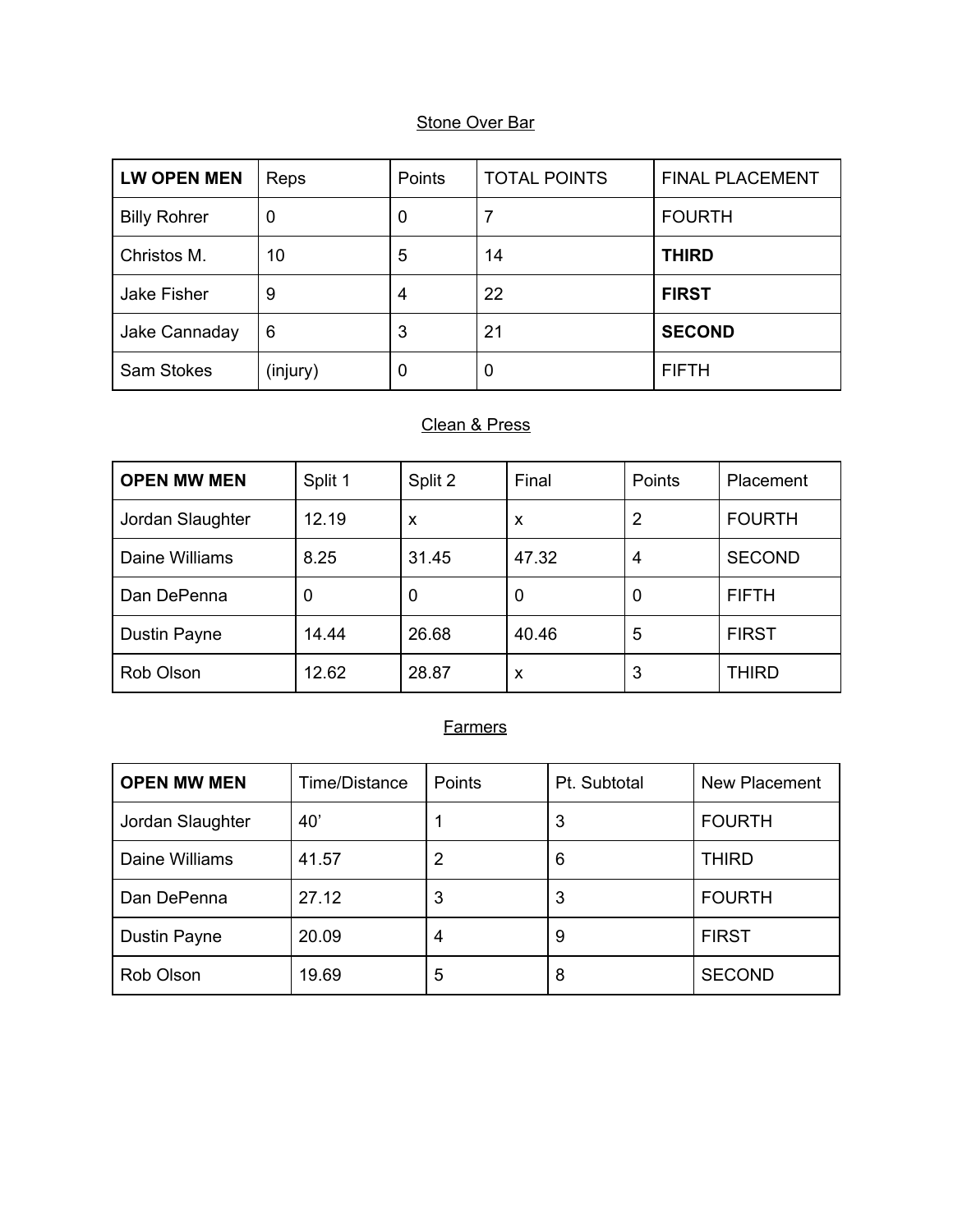#### 12.5" Deadlift

| <b>OPEN MW MEN</b>  | Reps | Points | Pt. Subtotal | New Placement |
|---------------------|------|--------|--------------|---------------|
| Jordan Slaughter    | 0    | 0      | 3            | <b>FIFTH</b>  |
| Daine Williams      |      | 2      | 8            | <b>THIRD</b>  |
| Dan DePenna         | 9    | 4      |              | <b>FOURTH</b> |
| <b>Dustin Payne</b> | 8    | 3      | 12           | <b>SECOND</b> |
| Rob Olson           | 10   | 5      | 13           | <b>FIRST</b>  |

# Keg/H Stone Medley

| <b>OPEN MW MEN</b> | Time/Distance | Points | Pt. Subtotal | New Placement |
|--------------------|---------------|--------|--------------|---------------|
| Jordan Slaughter   | 28.21         |        | 4            | <b>FIFTH</b>  |
| Daine Williams     | 18.97         | 5      | 13           | THIRD         |
| Dan DePenna        | 19.69         | 3      | 10           | <b>FOURTH</b> |
| Dustin Payne       | 19.21         | 4      | 16           | <b>FIRST</b>  |
| Rob Olson          | 20.19         | 2      | 15           | <b>SECOND</b> |

## Stone Over Bar

| <b>OPEN MW MEN</b> | Reps/Distance | Points | <b>TOTAL POINTS</b> | <b>FINAL PLACEMENT</b> |
|--------------------|---------------|--------|---------------------|------------------------|
| Jordan Slaughter   |               | 1.5    | 5.5                 | <b>FIFTH</b>           |
| Daine Williams     |               | 1.5    | 14.5                | <b>FOURTH</b>          |
| Dan DePenna        | 9             | 5      | 15                  | <b>THIRD</b>           |
| Dustin Payne       |               | 3.5    | 19.5                | <b>FIRST</b>           |
| Rob Olson          |               | 3.5    | 18.5                | <b>SECOND</b>          |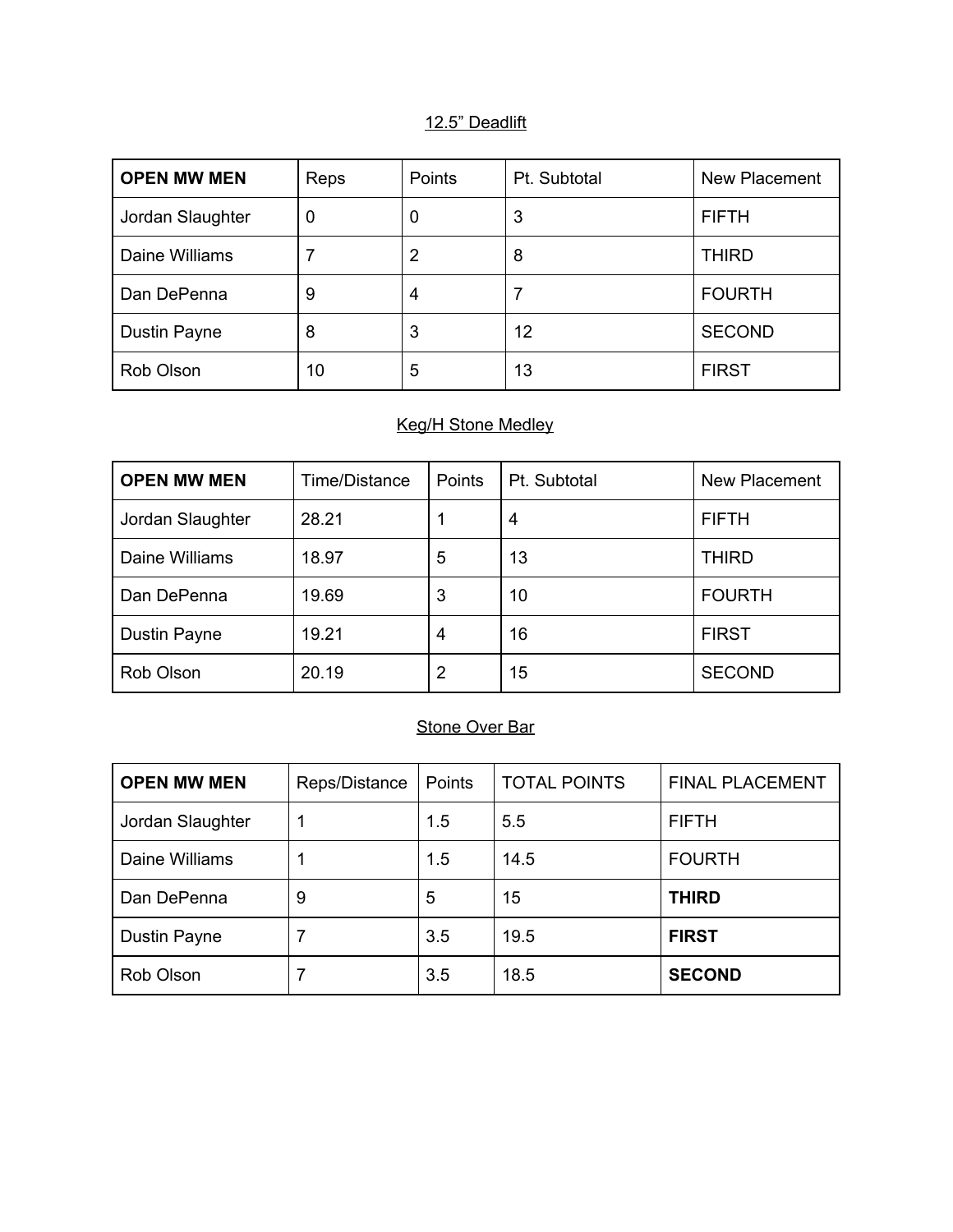#### Clean & Press

| <b>OPEN HW MEN</b>   | Split 1 | Split 2 | Final | Points | Placement     |
|----------------------|---------|---------|-------|--------|---------------|
| Dylan Ford           | 9.13    | X       | X     | 3      | <b>SECOND</b> |
| <b>Billy Ballard</b> | X       | x       | X     |        | <b>FOURTH</b> |
| <b>Will Rossell</b>  | 16.15   | x       | X     | 2      | <b>THIRD</b>  |
| Chad Dunn            | 7.28    | 27.2    | X     |        | <b>FIRST</b>  |

## **Farmers**

| <b>OPEN HW MEN</b>   | Time/Distance | Points | Pt. Subtotal | New Placement |
|----------------------|---------------|--------|--------------|---------------|
| Dylan Ford           | 6'1''         |        |              | <b>THIRD</b>  |
| <b>Billy Ballard</b> | 40'           |        | 2            | <b>FOURTH</b> |
| <b>Will Rossell</b>  | 51'2"         | 3      | 5            | <b>SECOND</b> |
| Chad Dunn            | 27.56         | 4      | 8            | <b>FIRST</b>  |

# 12.5" Deadlift

| <b>OPEN HW MEN</b>   | Reps | Points | <b>Point Subtotal</b> | New Placement |
|----------------------|------|--------|-----------------------|---------------|
| Dylan Ford           | 11   | 4      | 8                     | <b>SECOND</b> |
| <b>Billy Ballard</b> |      |        | 3                     | <b>FOURTH</b> |
| <b>Will Rossell</b>  |      |        |                       | <b>THIRD</b>  |
| Chad Dunn            |      | 3      | 11                    | <b>FIRST</b>  |

### Keg/H Stone Medley

| <b>OPEN HW MEN</b>   | Time/Distance | Points | <b>Point Subtotal</b> | <b>New Placement</b> |
|----------------------|---------------|--------|-----------------------|----------------------|
| Dylan Ford           | 43.7          |        | 9                     | <b>THIRD</b>         |
| <b>Billy Ballard</b> | 27.57         |        | 5                     | <b>FOURTH</b>        |
| <b>Will Rossell</b>  | 25.51         |        | 10                    | <b>SECOND</b>        |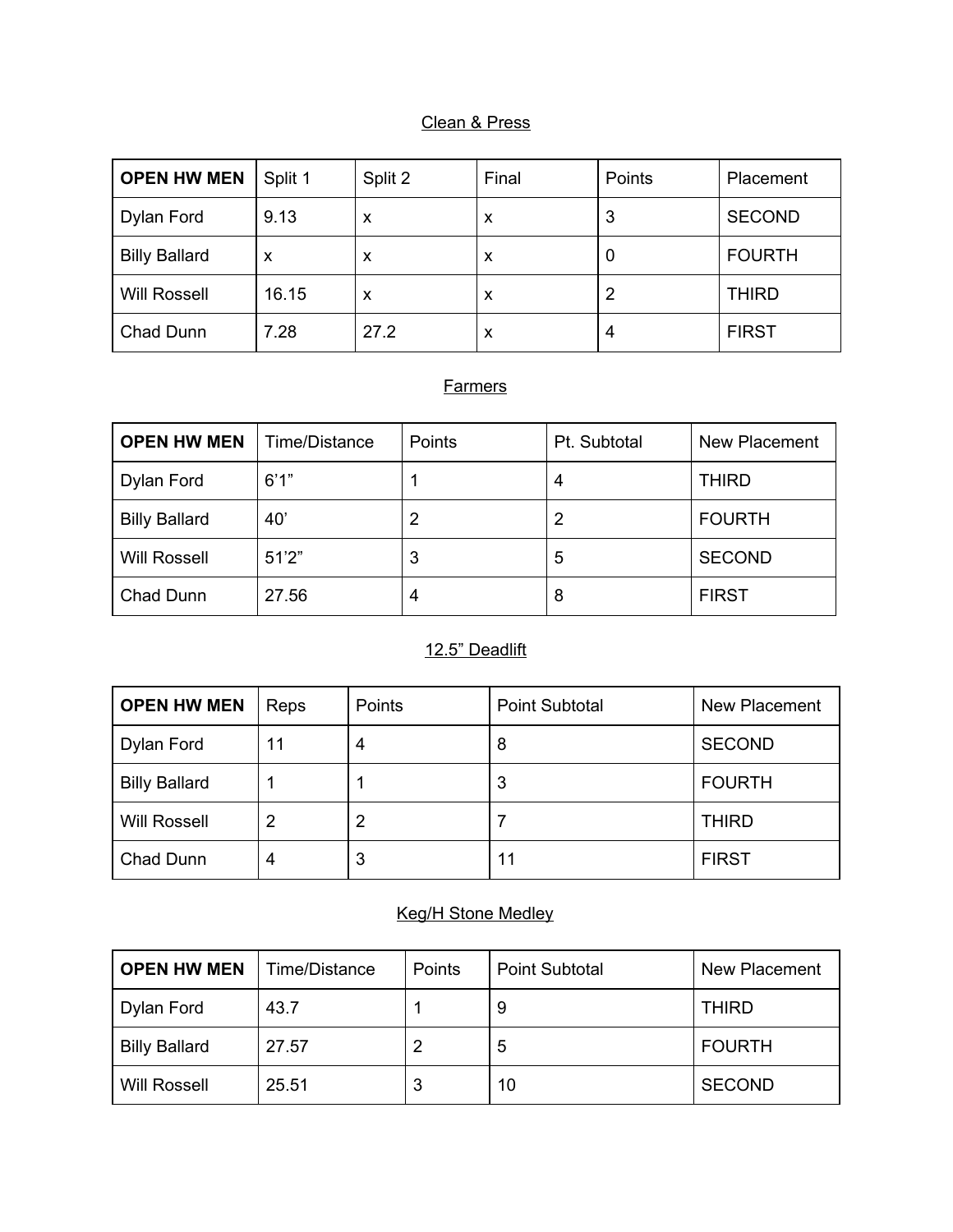| Chad Dunn | 19.39 | . .<br>-<br>┙<br>$\sim$ | -----<br>$\sim$ $\sim$ $\sim$ $\sim$ |
|-----------|-------|-------------------------|--------------------------------------|
|           |       |                         |                                      |

| <b>OPEN HW MEN</b>   | Reps/Distance  | Points | <b>TOTAL POINTS</b> | <b>FINAL PLACEMENT</b> |
|----------------------|----------------|--------|---------------------|------------------------|
| Dylan Ford           | x              | U      | 9                   | <b>THIRD</b>           |
| <b>Billy Ballard</b> |                | 2.5    | 7.5                 | <b>FOURTH</b>          |
| <b>Will Rossell</b>  | $\overline{2}$ | 4      | 14                  | <b>SECOND</b>          |
| Chad Dunn            |                | 2.5    | 17.5                | <b>FIRST</b>           |

# Clean & Press

| <b>OPEN MW WOMEN</b>         | Split 1 | Split 2 | Final | Points | Placement     |
|------------------------------|---------|---------|-------|--------|---------------|
| Morgan Morrell               | X       | X       | X     | 0      | <b>FIFTH</b>  |
| Deniz Polat                  | 8.95    | 22.33   | 35.26 | 4      | <b>SECOND</b> |
| <b>Phoebe Sanyer</b>         | 6.7     | 13.67   | 23.7  | 5      | <b>FIRST</b>  |
| <b>Crystal Christenberry</b> | 5.98    | 16.89   | X     | 3      | <b>THIRD</b>  |
| Laura Mancini                | 13.05   | X       | X     | 2      | <b>FOURTH</b> |

| <b>OPEN MW WOMEN</b>         | Time/Distance | Points | <b>Points Subtotal</b> | New Placement |
|------------------------------|---------------|--------|------------------------|---------------|
| Morgan Morrell               | 19.85         | 2      | 2                      | <b>FIFTH</b>  |
| Deniz Polat                  | 16.62         | 4      | 8                      | <b>SECOND</b> |
| Phoebe Sanyer                | 15.16         | 5      | 10                     | <b>FIRST</b>  |
| <b>Crystal Christenberry</b> | 20.87         |        | 4                      | <b>FOURTH</b> |
| Laura Mancini                | 18.84         | 3      | 5                      | <b>THIRD</b>  |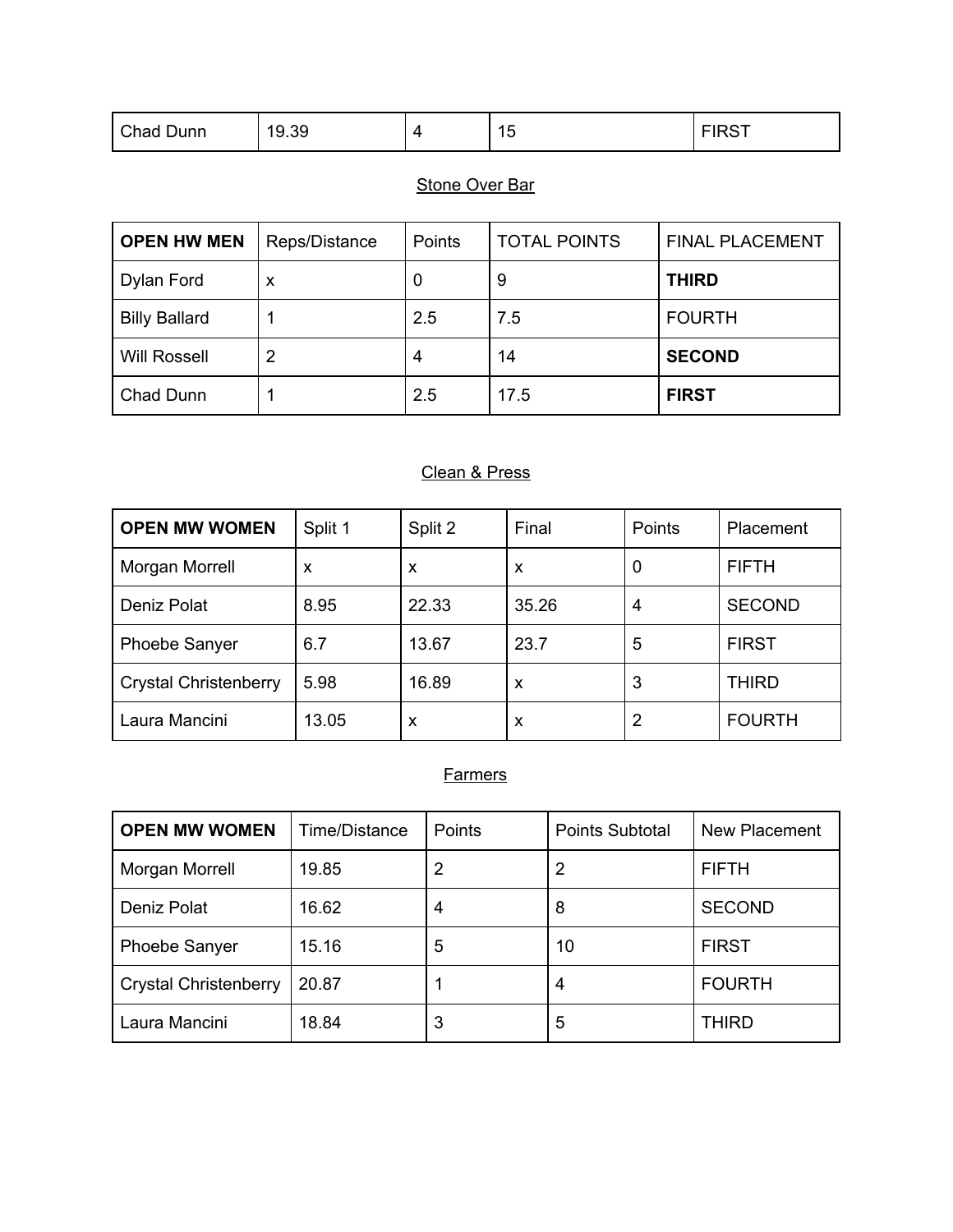#### 12.5" Deadlift

| <b>OPEN MW WOMEN</b>         | Reps | Points | <b>Points Subtotal</b> | New Placement |
|------------------------------|------|--------|------------------------|---------------|
| Morgan Morrell               | 11   | 3      | 5                      | <b>FOURTH</b> |
| Deniz Polat                  | 13   | 4      | 12                     | <b>SECOND</b> |
| <b>Phoebe Sanyer</b>         | 18   | 5      | 15                     | <b>FIRST</b>  |
| <b>Crystal Christenberry</b> |      | 2      | 6                      | <b>THIRD</b>  |
| Laura Mancini                | 5    |        | 6                      | <b>THIRD</b>  |

# Keg/H Stone Carry

| <b>OPEN MW WOMEN</b>         | Time/Distance | Points | POINTS SUBTOTAL | New Placement |
|------------------------------|---------------|--------|-----------------|---------------|
| Morgan Morrell               | 30.26         | 3      | 8               | <b>FOURTH</b> |
| Deniz Polat                  | 31.5          | 2      | 14              | <b>SECOND</b> |
| <b>Phoebe Sanyer</b>         | 25.81         | 4      | 19              | <b>FIRST</b>  |
| <b>Crystal Christenberry</b> | 25.00         | 5      | 11              | <b>THIRD</b>  |
| Laura Mancini                | 37.16         |        |                 | <b>FIFTH</b>  |

## Stone Over Bar

| <b>OPEN MW WOMEN</b>     | Reps/Distance | Points | <b>TOTAL POINTS</b> | <b>FINAL PLACEMENT</b> |
|--------------------------|---------------|--------|---------------------|------------------------|
| Morgan Morrell           | 8             | 4      | 12                  | <b>FOURTH</b>          |
| Deniz Polat              | 6             | 2      | 16                  | <b>SECOND</b>          |
| <b>Phoebe Sanyer</b>     | 10            | 5      | 24                  | <b>FIRST</b>           |
| Crystal<br>Christenberry |               | 3      | 14                  | <b>THIRD</b>           |
| Laura Mancini            | 5             |        | 8                   | <b>FIFTH</b>           |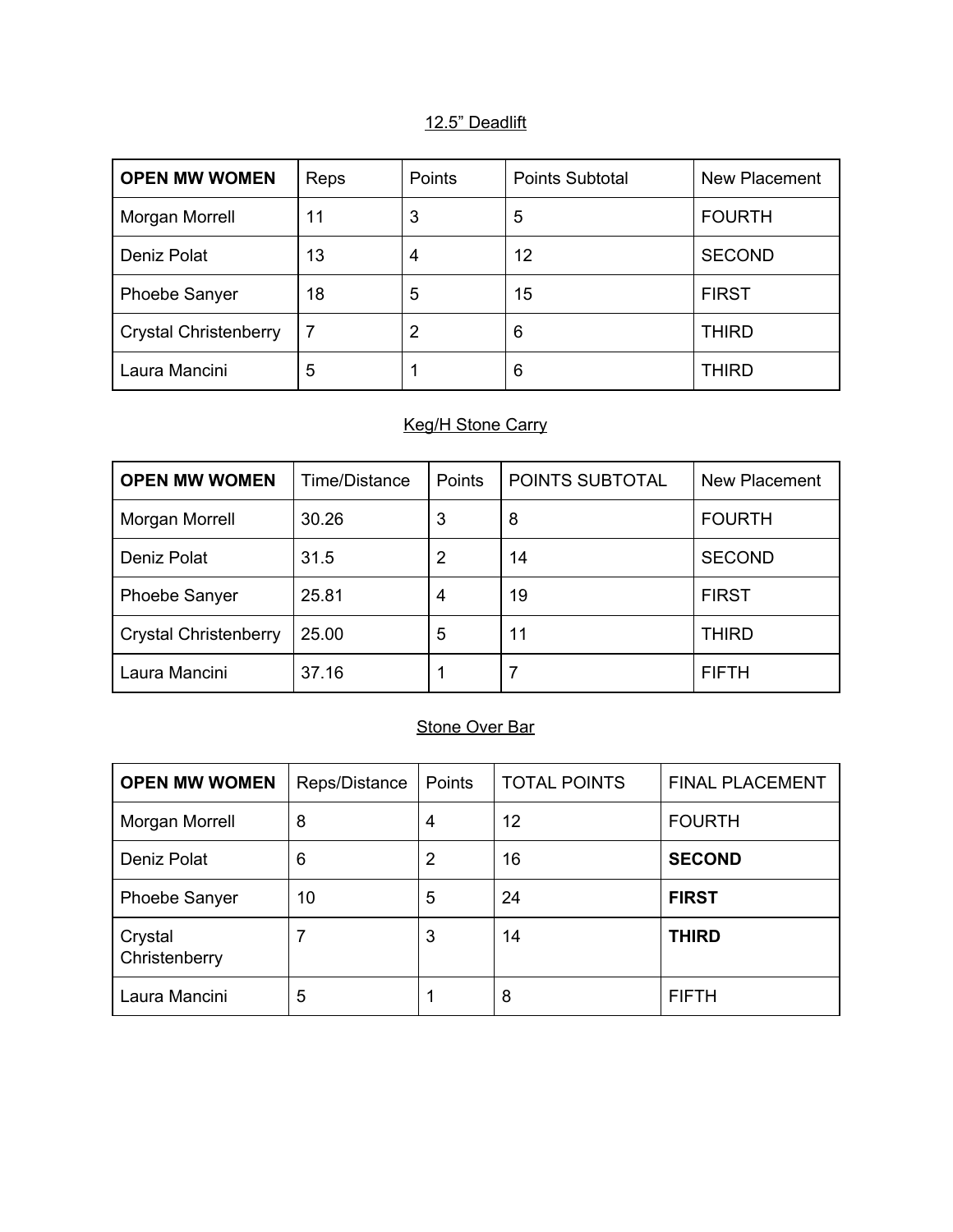#### Clean & Press

| <b>OPEN HW WOMEN</b>     | Split 1 | Split 2 | Final | Points | Placement     |
|--------------------------|---------|---------|-------|--------|---------------|
| <b>Candace Grand Pre</b> | 14.7    | X       | X     | 2      | <b>FOURTH</b> |
| <b>Heather Marshall</b>  | 6.45    | 19.01   | 34.95 | 3      | <b>THIRD</b>  |
| Vivian Nguyen            | 6.13    | 12.91   | 21.76 | 4      | <b>SECOND</b> |
| Kate Edgerton            | 50.78   | X       | X     |        | <b>FIFTH</b>  |
| <b>Stephanie Smith</b>   | 3.7     | 9.39    | 15.95 | 5      | <b>FIRST</b>  |

## **Farmers**

| <b>OPEN HW WOMEN</b>     | Time/Distance | <b>Points</b> | <b>Points Subtotal</b> | New Placement |
|--------------------------|---------------|---------------|------------------------|---------------|
| <b>Candace Grand Pre</b> | 28.04         | 2             | 4                      | <b>SECOND</b> |
| <b>Heather Marshall</b>  | 30.56         |               | 4                      | <b>SECOND</b> |
| Vivian Nguyen            | 11.94         | 5             | 9                      | <b>FIRST</b>  |
| Kate Edgerton            | 21.12         | 3             | 4                      | <b>SECOND</b> |
| Stephanie Smith          | 13.75         | 4             | 9                      | <b>FIRST</b>  |

## 12.5" Deadlift

| <b>OPEN HW WOMEN</b>     | Reps       | Points   | <b>Points Subtotal</b> | New Placement |
|--------------------------|------------|----------|------------------------|---------------|
| <b>Candace Grand Pre</b> | DNF injury | $\bf{0}$ | 4                      | <b>FIFTH</b>  |
| <b>Heather Marshall</b>  | 4          | 2        | 6                      | <b>FOURTH</b> |
| Vivian Nguyen            | 19         | 4        | 13                     | <b>SECOND</b> |
| Kate Edgerton            | 6          | 3        |                        | <b>THIRD</b>  |
| <b>Stephanie Smith</b>   | 21         | 5        | 14                     | <b>FIRST</b>  |